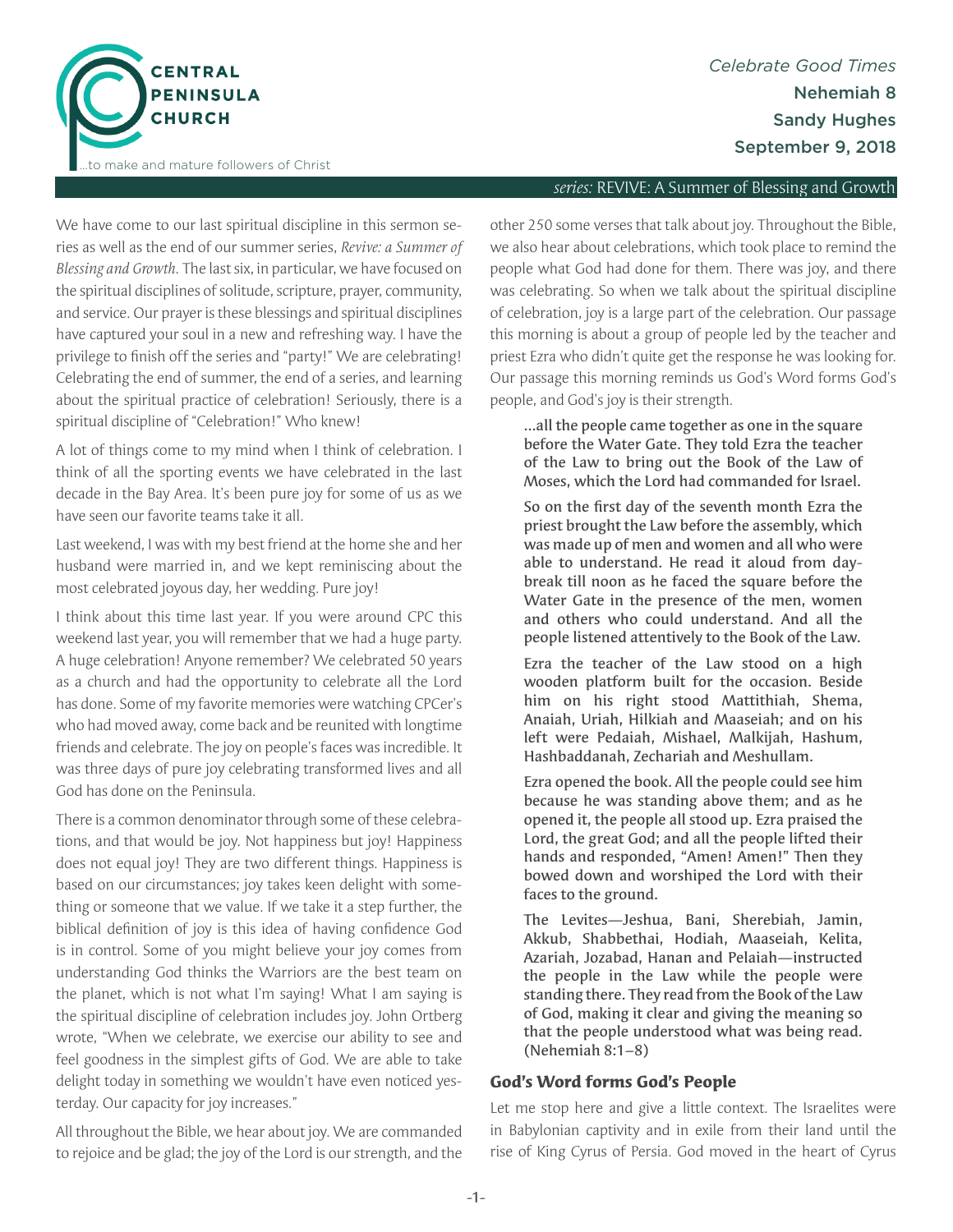to rebuild the temple in Jerusalem. Some of the Israelites left captivity to return home to rebuild the temple. One of the men who went with them was Ezra. Ezra was a teacher and a priest. We do know that *"Ezra had devoted himself to the study and observance of the Law of the Lord, and to teaching its decrees and laws in Israel"* (Ezra 7:10). Ezra had been around the building of the temple and had seen the state of the Israelites spiritual lives. Once the temple was built (about 20 years in total), it was time to construct defensible walls around the city of Jerusalem. A man named Nehemiah gathered a group of people to build a defensible wall around Jerusalem in just 52 days.

The temple was built, the walls were built, and the people wanted Ezra to bring the book of the Law. The people want God's Word. God's Word created the world. God's Word formed his people. God's Word brought them out of Egyptian captivity. God's Word set his people free from Babylon. Now the people are looking for God's Word to form them in their new beginning. As I mentioned earlier, this was the moment Ezra had been studying for! Ezra has been in the city for a long time and has been teaching the law and praying for its people. Ezra set out to change the world by studying and teaching the scripture. Remember it's been about two generations that have passed since the Israelites lived in Jerusalem. Some of the Israelites continued to worship God while in captivity, some most likely immersed themselves in the Babylonian culture and it could mean that some of the almost two generations since Babylonian captivity have grown up without ever hearing God's Word.

Look who's at the gate: men, women, and all who could understand. Most likely children of a certain age. Ezra read the Word of God for 6 hours. And we think 30–40 minutes is tough! But who is there with Ezra? 26 men are there to help people understand God's Word. Whether the people didn't know Hebrew and had to have it translated or that they needed help understanding the Word in general, we don't know. But Ezra and Nehemiah prepared for this day by having people ready to help interpret God's Word. They did whatever it took for people to understand God's Word.

I can't help but think about CPC. We have called the Peninsula our home for 50 years. For 50 years, we have faithfully preached God's Word, doing whatever it takes for people to understand it. When people talk about CPC, they say "go to CPC if you want to learn God's Word." Two Sundays ago, we had Vision Sunday. The Elders laid out what we as a church want to accomplish in the next ten years.

*In the next ten years, CPC will engage in spiritual formation at a magnitude that will propel us into thoughtful and gracious cultural engagement on the San Francisco Peninsula to ignite both personal and societal transformation.*

Bottom line, the Elders feel God is calling them to get us ready spiritually and to give us the tools to better engage our culture in a thoughtful and gracious way that reflects God's grace and leads people straight to Jesus! Through spiritual formation, cultural engagement, worship, and equipping the body, we have the opportunity to see God move in the lives of people and the culture and see both transformed. It all starts with the Word. Mark Mitchell, our Lead Pastor, said it best when he preached this same passage, "The Word was taught to promote understanding. Exposition ought to make the Scripture clear; to present it in a language we can understand, and then to apply it to situations we face in real life. Through that, our minds are opened up. A person can teach the Word, but only the Spirit can open the mind to the truth. And when this happens, it's the most exciting thing in the world."

This is what was happening in Ezra's time as well! He was ready when the people called for life change and culture change. Both Ezra and Nehemiah lived as men of God and men of the Word. They had created, through God's leading, a climate for life change.

# **God's Joy is their Strength**

Then Nehemiah the governor, Ezra the priest and teacher of the Law, and the Levites who were instructing the people said to them all, "This day is holy to the Lord your God. Do not mourn or weep." For all the people had been weeping as they listened to the words of the Law.

Nehemiah said, "Go and enjoy choice food and sweet drinks, and send some to those who have nothing prepared. This day is holy to our Lord. Do not grieve, for the joy of the Lord is your strength."

The Levites calmed all the people, saying, "Be still, for this is a holy day. Do not grieve."

Then all the people went away to eat and drink, to send portions of food and to celebrate with great joy, because they now understood the words that had been made known to them. (verse 9-12)

The people's response, weeping! God's Word had moved them to tears. In a lot of ways, it was the correct response. They heard the Word, the Holy Spirit moved in their hearts and they realized their need for repentance. They are overcome with the reality of their sin. They had to be told three times not to grieve, that this day was holy and it was time to have joy or to rejoice! Nehemiah said, *"Go and enjoy choice food and sweet drinks and send some to those who have nothing prepared"* and then he says *"Do not grieve, for the joy of the Lord is your strength."* Nehemiah is telling them it's time to celebrate! I love what they are to celebrate; the joy of the Lord is their strength! WOW! How often do we celebrate God's joy in being our strength? Now don't get Nehemiah or me wrong here, he isn't negating their grieving, because it was important to mourn over their sin, but later in chapter 9, there will be time for it. Nehemiah 9:1–3 tells us they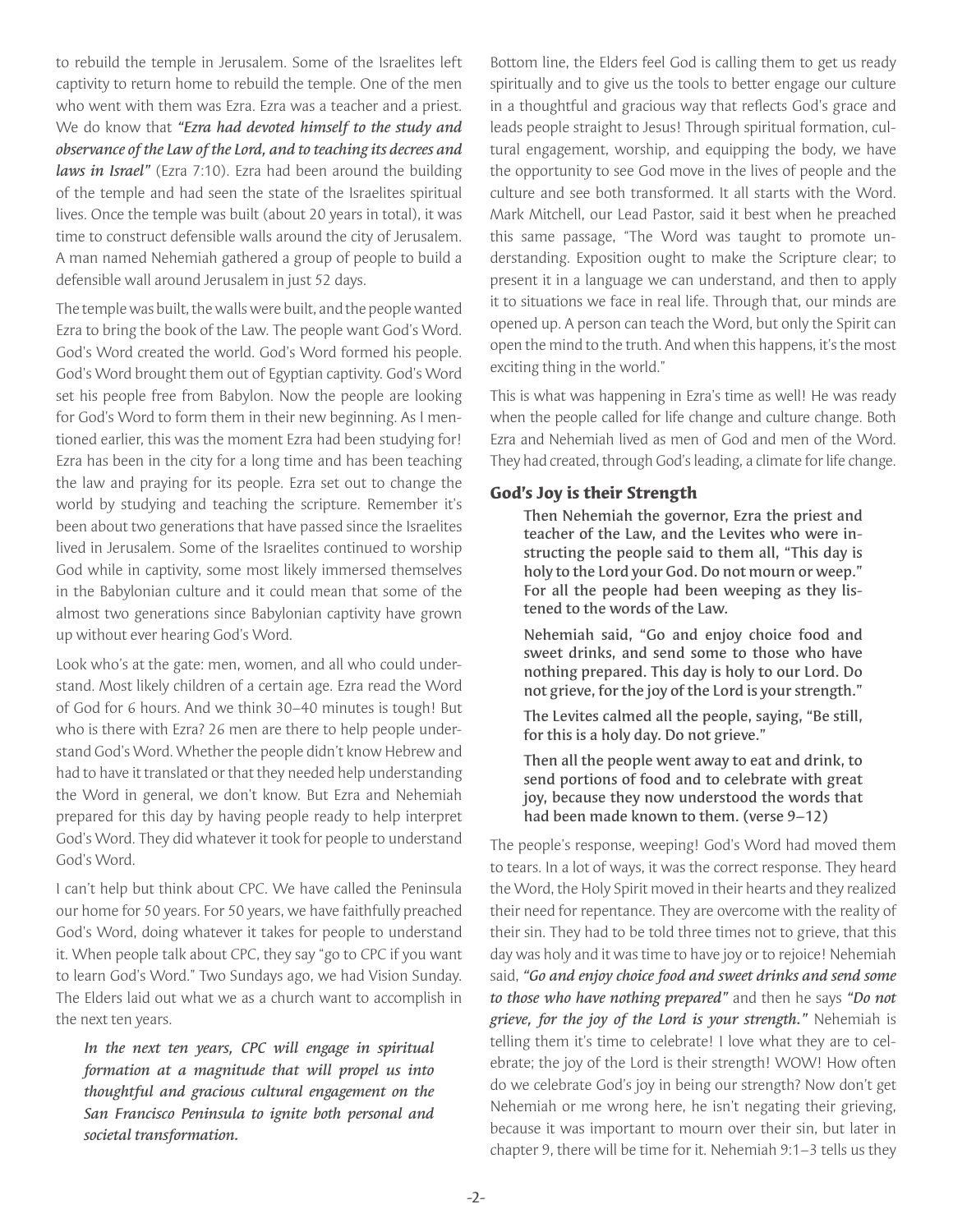"*gathered together fasting and wearing sackcloth and putting dust on their heads"*…they confessed their sins. In all honesty, when we mourn over our sin, it helps us grasp the enormity of Jesus sacrifice for us, and our mourning turns into joy from our new life in Christ. Right now it's time for joy. I don't think a lot of people think of God and joy going together. The Hebrew term for Lord here is *Yahweh*. It's one of the names of God and it's the idea of God's absolute faithfulness. How can *Yahweh's* faithfulness be celebrated? He moved the heart of Cyrus to allow them to rebuild the temple. *Yahweh's* joy is for the good pleasure of His people. They can celebrate because *Yahweh* has taken delight in restoring their land, their temple, and the walls of their city. They can find their strength in *Yahweh's* joy in saving, restoring, and protecting them.

We can have joy because we have confidence *Yahweh* is in control. We can have joy because *Yahweh* delights in us. God delights in YOU. Do you believe that? If you believe this, go and celebrate it! God delights in his people. He has good for you. He is pleased with you. How do I know this? He tells us in his Word.

#### For God so loved the world, that He gave His only son, so whoever believes in Him will not perish but have eternal life. (John 3:16)

God loves his people. God delights in his people. Knowing this and believing this is cause for celebration! Although God's Word brought repentance and still does to this day, we rejoice in what God has done for us, and we learn this by His Word.

## Let's read Nehemiah 8:13–18.

On the second day of the month, the heads of all the families, along with the priests and the Levites, gathered around Ezra the teacher to give attention to the words of the Law. They found written in the Law, which the Lord had commanded through Moses, that the Israelites were to live in temporary shelters during the festival of the seventh month and that they should proclaim this word and spread it throughout their towns and in Jerusalem: "Go out into the hill country and bring back branches from olive and wild olive trees, and from myrtles, palms and shade trees, to make temporary shelters"—as it is written.

So the people went out and brought back branches and built themselves temporary shelters on their own roofs, in their courtyards, in the courts of the house of God and in the square by the Water Gate and the one by the Gate of Ephraim. The whole company that had returned from exile built temporary shelters and lived in them. From the days of Joshua son of Nun until that day, the Israelites had not celebrated it like this. And their joy was very great.

Day after day, from the first day to the last, Ezra read from the Book of the Law of God. They celebrated the festival for seven days, and on the

## eighth day, in accordance with the regulation, there was an assembly.

I mentioned earlier that I think Ezra and Nehemiah had planned the timing of finishing the wall, they planned to have people ready to help interpret the Law, and I think they planned what they would teach the day after reading the Law. Following God's leading, their planning helped create the climate. When we come to worship here each week, there is a lot of planning that takes place. The hours we spend in meetings planning each Sunday, to create a climate for God to work in our individual hearts and our corporate worship is amazing. Believe it or not, we don't just work on Sunday!

Like Ezra and Nehemiah, we want God's Word to capture our hearts to form our hearts. The Law captured the people hearts. The Word renewed them. The Holy Spirit formed them. Because of that renewal, on the second day, they wanted to know more! It was customary during those times that the heads of the house would come to learn more, they would come to learn more so the fathers could turn around and teach the scriptures to their families. Ezra knew what time of year it was, it was the seventh month, and that meant the Festival of Booths, or sometimes it's called the Feast of Tabernacles. In fact, our Jewish friends will celebrate this festival at the end of this month. Each year at this appointed time, the Israelites were to build temporary shelters built of sticks and brush and live in them for a week. It was a reminder for them as well as a celebration of God delivering their ancestors from Egyptian slavery. It was designed so that they would never forget that their ancestors lived in tents in the wilderness as they journeyed for 40 years on their way to the Promised Land. As Jesus followers, we celebrate all God has done through communion on a regular basis.

This renewal that was taking place resulted in the obedience of celebrating the Feast. Everyone went out and gathered sticks and built their temporary shelters on their roofs, their porches, their properties. I love what verse 17 says, "*and their joy was very great."* God's Word forms God's people, and God's joy is their strength.

There is a beautiful progression here. The people wanted to hear God's Word. God's Word spoke the truth in their lives. The people's hearts were convicted of their sin. God's Word started forming, shaping, molding their hearts, which caused a renewal of the individual and the whole assembly. The people thirsted for more of God's Word, as His Word continued to form and shape them, and obedience to God started to happen. Through that obedience, they found God's joy through celebration, and they could be strengthened knowing he was faithful.

So how do we develop this spiritual practice of celebration?

*Celebrate:* Like the people of Ezra's day, they needed to look back on all God had done for them. They needed to look back and